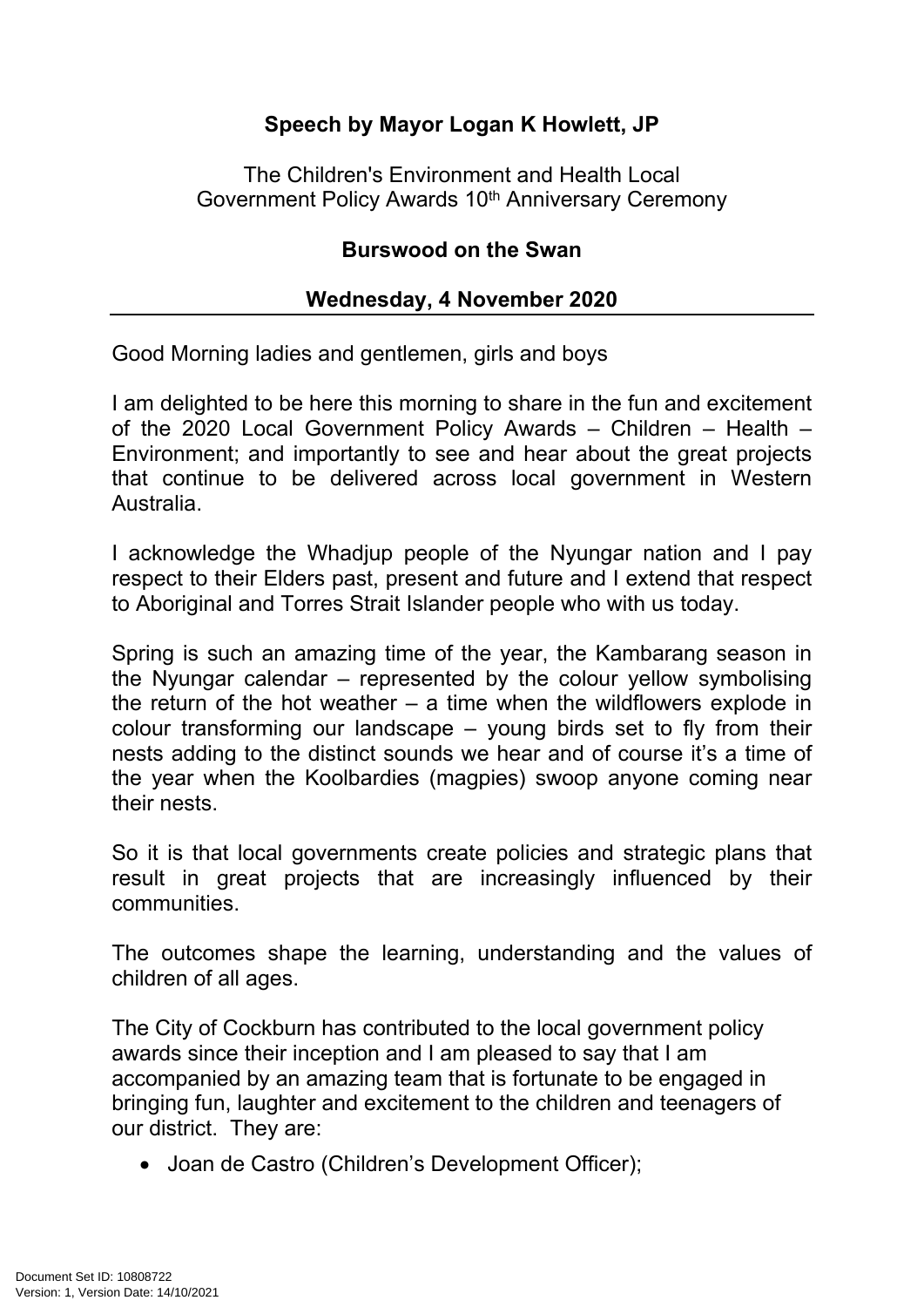- Bronwen Miller (Grants & Research Support Officer);
- Gloria Askander (Health Promotion Officer); and The City's invited guest – Jenny Atkins from Live Lighter.

Each member brings the passion and commitment to their role and importantly they work in a collaborative manner with our community to add value to projects and that deliver ownership to the grass roots of our district.

As mayor I have had the privilege of attending these awards for the past ten years and today I acknowledge the work of all local governments who have entered projects in the various categories, won category awards and taken out the overall award in either the metropolitan or country regions.

I have personally taken great satisfaction in absorbing the projects and learnt so much about other communities and what drives them.

In closing I thank:

- The Public Health Advocacy Institute of Western Australia;
- Curtin University;
- WALGA;
- Healthway;
- Colin Pettit, Commissioner for Children and Young People;
- Cancer Council of Western Australia:
- Minister David Templeman MLA; Minister for Local Government, Heritage, Culture and the Arts; and
- Master of Ceremonies Griffin Longley, CEO of Nature Play WA

Thank you.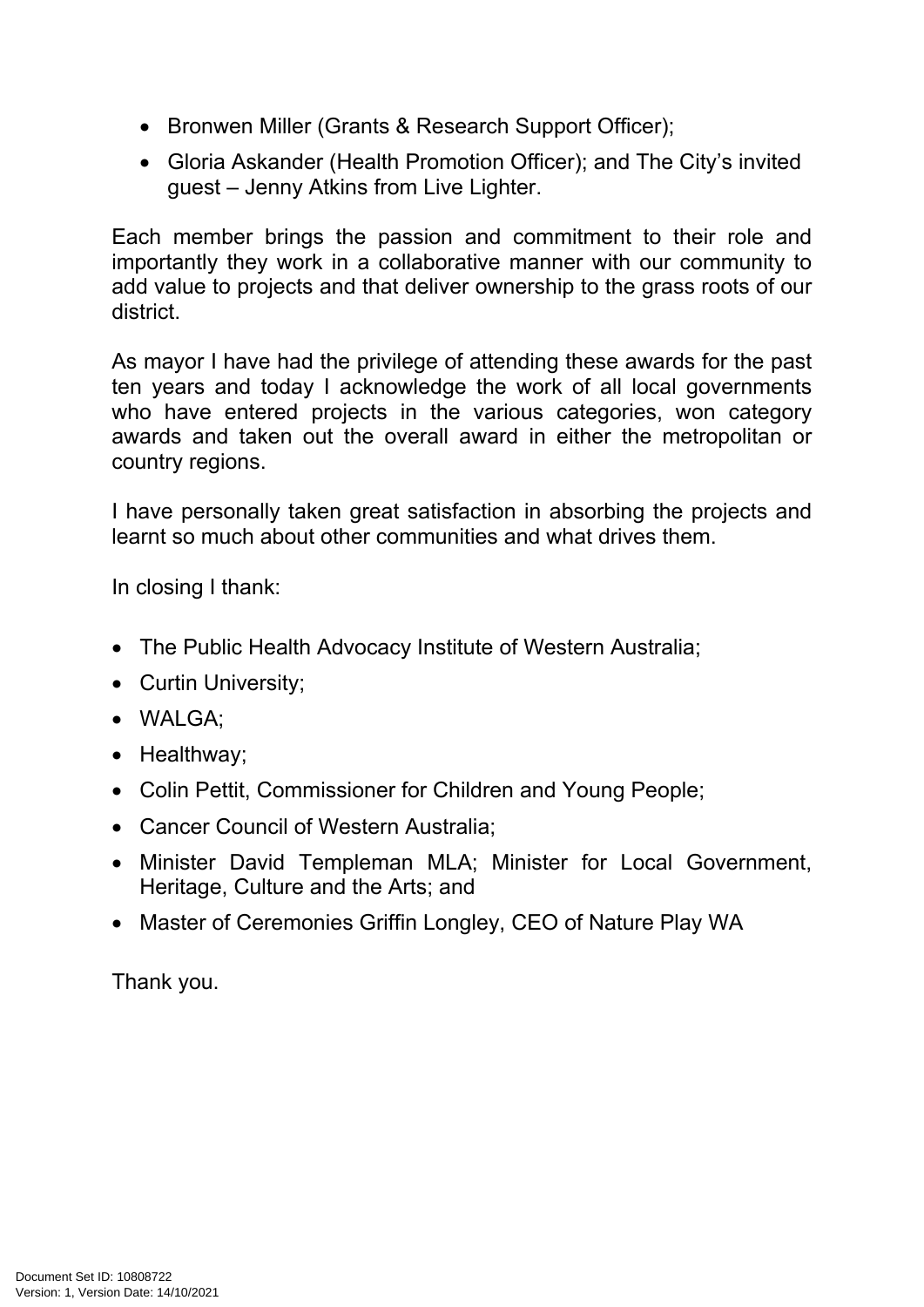#### **Who are we?**

• The City of Cockburn is a large metropolitan council with a population around 120 000. It is a part of the south west metropolitan group of councils.

#### **Our focus on children and youth**

The City has been prioritising children and youth for 40 years with a diverse and extensive range of strategies and initiatives.

- This includes a specific strategy for Children and Families and a separate Youth Strategy; and a large array of dedicated full-time children, youth and parenting staff positions
- To hear the voices of children and youth first-hand we have supported a Youth Advisory Collective since 1993 and a Children's Reference Group since 2012.

#### **This year's submission**

- The City has been involved in these Local Government Policy awards since they started in 2011.
- This year we entered 10 of the 11 award categories and as you will see Covid-19 didn't stop us!

# **Highlights from a few categories:**

#### **Aboriginal Child Health**

We are planning an Aboriginal Cultural and Visitors centre which is an action in our latest Reconciliation Action Plan. It's sure to become tourist attraction and when viewed from the air resembles the area's native south western snake-necked turtle.

This will include a children's space and educational interactive displays for school groups.

#### **Children's Consultation**

Consultation with youth showed that more could be done in terms of social media, so last year we welcomed a dedicated Youth Digital Engagement Officer.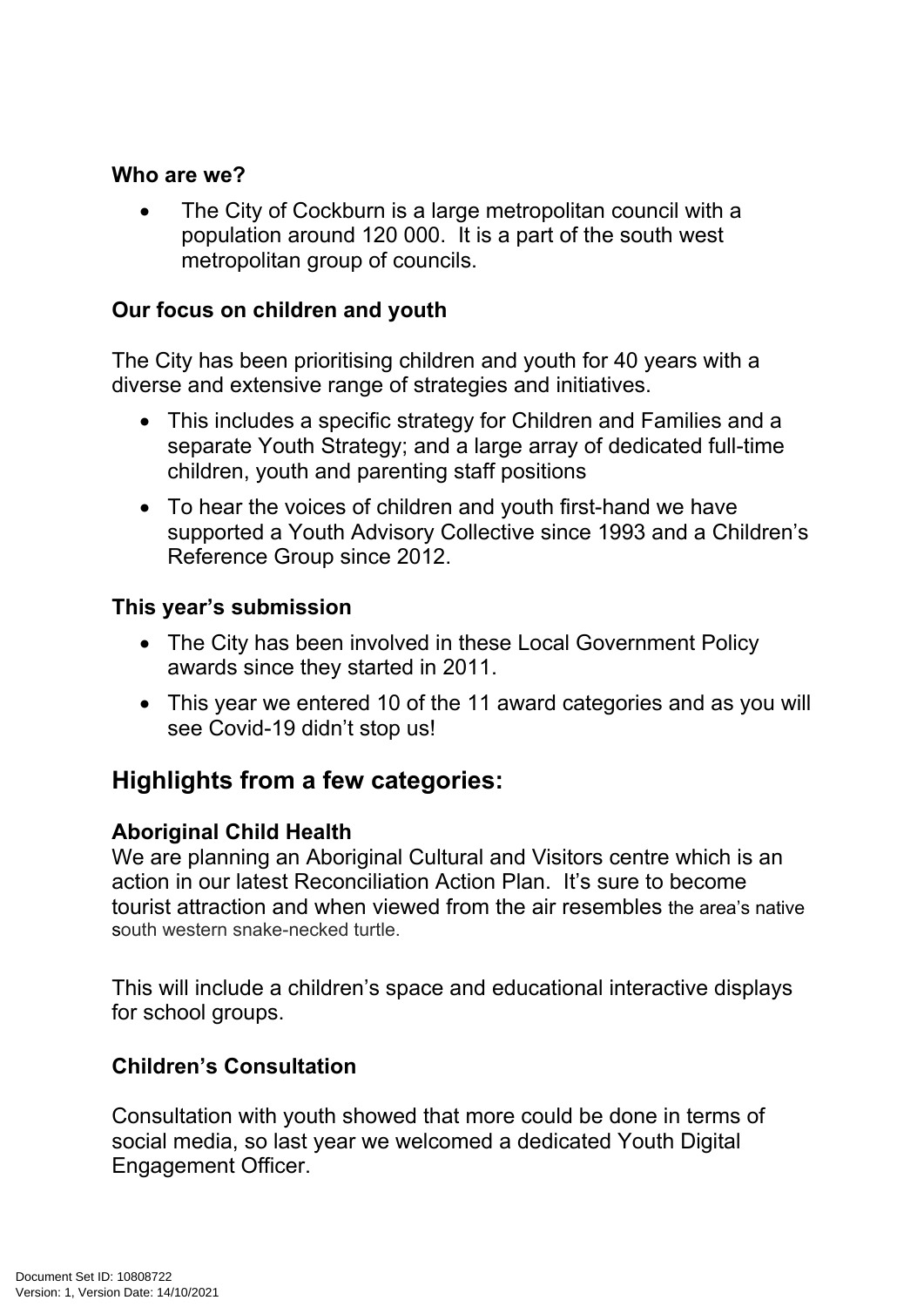## **Child Health and Development**

The highlight in this category was the completion of a 37 page Play Space Plan, informed by children and parents views. This will shape future play policies and planning.

#### **Climate Change**

This has been a large focus in the City this year as we compiled a new Climate Change Strategy, with an extensive community engagement, including a Zoom consultation for children and youth.

## **Healthy Food**

The City partnered with Live Lighter and the WA Cancer Council using City billboards to co-brand Live Lighter media messages encouraging healthier eating reaching an estimated 120,000 vehicles passing a day.

#### **Shade in Public Places**

The City has a well-established system of shade sail implementation according to a Shade Sail Policy.

In the past year we also adopted 2 tree management related policies and did a UV meter trial at our Teddy Bears Picnic event.

#### **Smoke-Free Environments**

We expanded our positive Proud to be Smoke Free campaign and installed signs at all of the City's 16 other sporting clubs, 8 community centres, 4 skate parks, the new bowling club and the new hockey stadium.

2,000 new stickers were installed, including in lockdown, on playground equipment

## **Young People making a difference in the community**